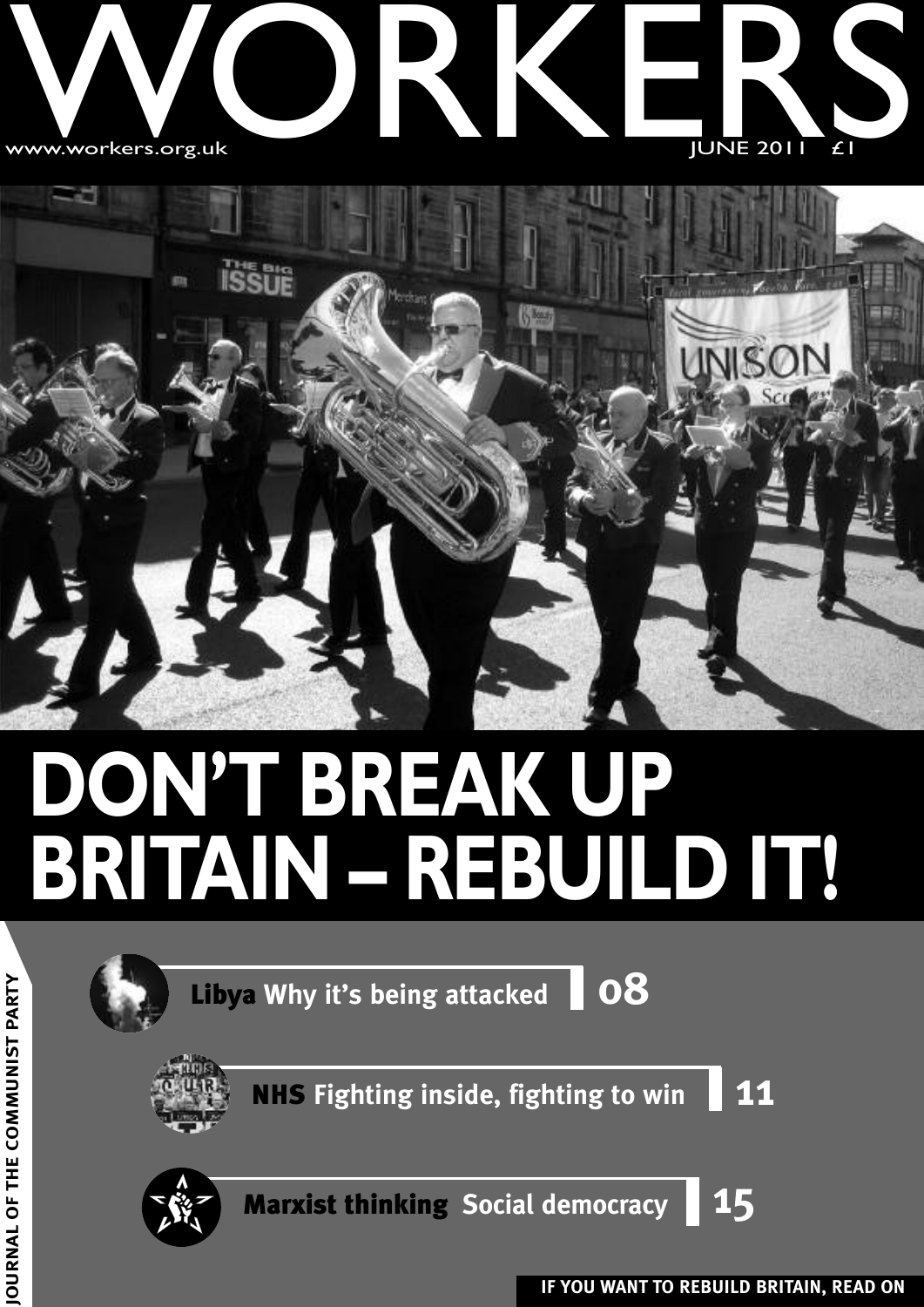# WORKERS

## $56<sup>E</sup>$ Back to the roots

**WITH THE conclusion of the Unite General Secretary election, we now see another round of proposed trade union mergers. Unite is courting PCS (the civil service union). PCS is playing the field, its romance with Unison now over. Various other strange bedfellows are courting the teaching unions. None of these proposed marriages has any proper root; none has anything to do with romance or even being arranged. More like fixed up, shotgun.**

**There is an attempt under way to create a "left" centre for the trade unions, marginalising the TUC through having only four or five politically linked "super unions". The political link is mainly about money and proposals by the ultra-left to run their own MPs for parliament.**

## AV RIP, OK

**LIFE IS GRIM, but now and then a shaft of light breaks through. Larger than expected numbers of voters turned out in the referendum to kick out the Alternative Vote, leaving Liberal Democrats with nothing from their coalition, except of course the pleasure of propping up the Conservatives.**

**In the event, turnout was 42 per cent. So the government needn't have shown its lack of democracy by earlier voting down a move in**

**British trade unions were formed around workplaces, trades and skills – political affiliation was irrelevant. Unlike on the Continent, they are not tied to membership of particular parties or religions. Their tie to Labour has always been their Achilles heel. When our trade unions maintain the Labour Party link but replace its candidates with "left" robots or candidates from ultra-left political organisations, they deny their root once again. The result will be further alienation of workers from their own creation – the trade unions.**

**It's time to take "big is beautiful" and "business managerialism" out of the trade unions and get back to the real world: workplace organisation – being organised and using our collective strength. ■**

**the Lords that sought to make the referendum result binding only if more than 40 per cent took part.**

**Clegg admitted he'd got a good kicking. But that should be just the start, a little taster: workers must now really put the boot in to this demoralised coalition. It won't fall apart by itself, and gutless Labour certainly won't topple it for us. It's time for the working class to show its mettle. ■**



WORKERS is published by the Communist Party of Britain (Marxist-Leninist) 78 Seymour Avenue, London N17 9EB www.workers.org.uk ISSN 0266-8580 Issue 148, June 2011



Rews<br>BA cabin crew dispute, p5; News Analysis: The assault on local<br>**O3** Battle on pensions, p3; Rail report to hit jobs, safety, p4; Settlement in government, p6

**99**<br>|03

**Features Don't break up Britain – rebuild it! p6; Why Libya is under attack, p8; When <b>OO** Don't break up Britain – rebuild it! p6; Why Libya is under attack, p8; When only capitalism counts, p9; The NHS: fighting inside, fighting to win, p10; The rise and rise of the corporate state: the bankers' dream of eternal rule, p12



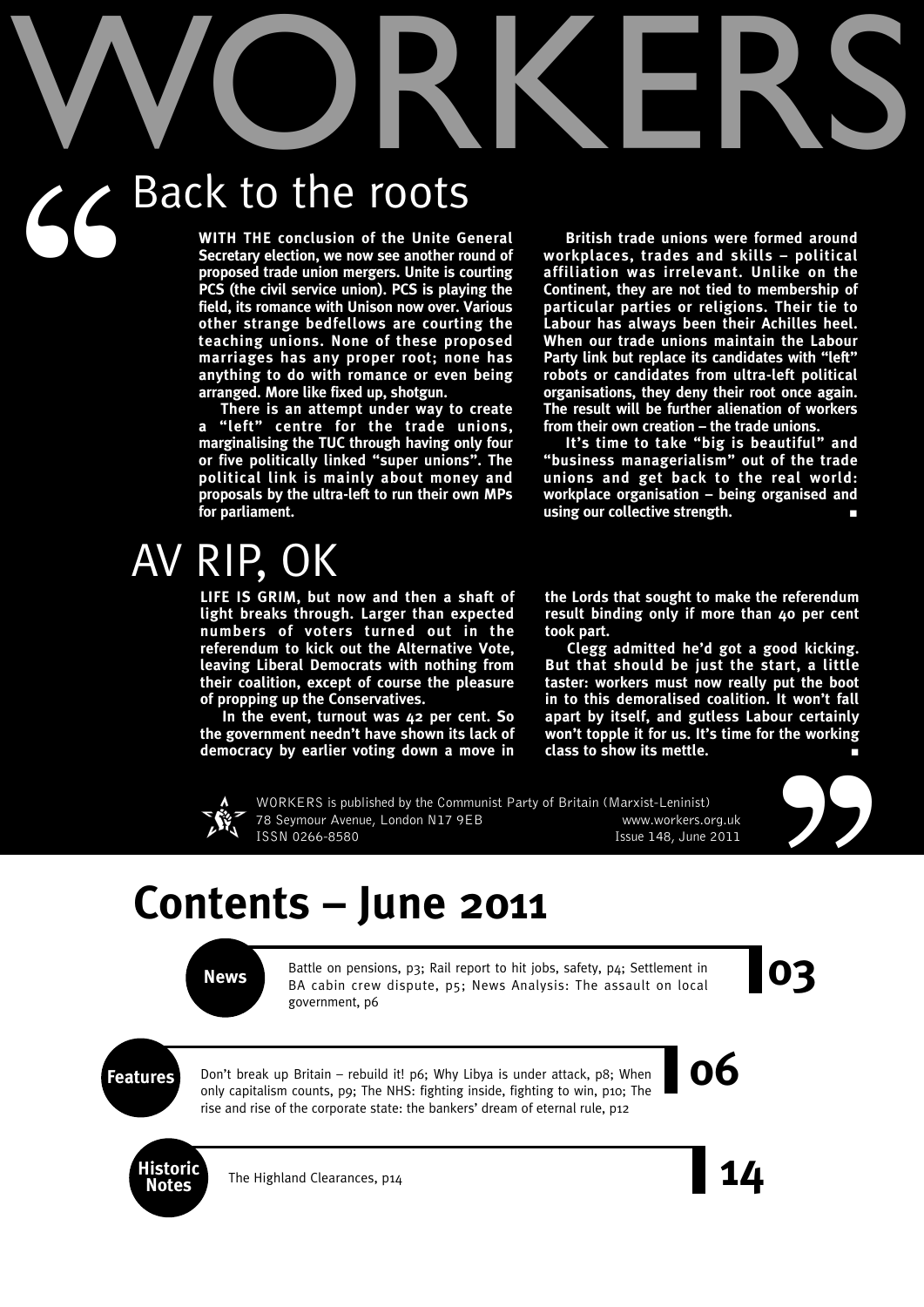| <b>PENSIONS</b>      | Teachers fight             |
|----------------------|----------------------------|
| <b>ANTI-TU LAWS</b>  | Market mania               |
| <b>RAIL</b>          | Report to hit jobs, safety |
| <b>AIR TRANSPORT</b> | Cabin crew dispute settled |
| <b>HEALTH</b>        | Trust's funding chasm      |
| <b>CHILDREN</b>      | 'Cinderella' service       |
| <b>POLICE</b>        | Target practice            |
| <b>EUROBRIEFS</b>    | The latest from Brussels   |
| <b>NEWS ANALYSIS</b> | Assault on local govt      |
| <b>WHAT'S ON</b>     | Coming soon                |
|                      |                            |

## **Battle on pensions**

SCHOOL TEACHERS at their spring conferences have voted to hold a ballot on strike action over pensions. In an unprecedented display of anger, the Association of Teachers and Lecturers heckled schools minister Nick Gibb when he tried to tell them that they needed to accept huge rises in contributions and cuts in entitlements.

The ATL is now making common cause with the National Union of Teachers in balloting members for a joint strike day in the summer term and possible further action in the autumn. ATL members in selective and private schools, where the union is stronger, have been attending joint regional meetings with the NUT for the first time.

A teachers' pensions loss calculator on the NUT website is energising young teachers, who have the most to lose with the combined effect of increased contributions, the change from using the Retail Prices Index to the Consumer Prices Index as the measure for calculating the yearly uprating of pensions (CPI is consistently lower than RPI), the move to change from final salary to average salary pensions, and the increase in the retirement age. Taken together these constitute a massive attack on teachers, whose pension scheme is rated as sound by even the pensions hawks.

Unlike some areas of the public sector, teaching remains heavily unionised, and membership of the pension scheme is high. Clearly the government wants to put an end to this situation and wants a fight.

The planned teachers' strike is scheduled for 30 June. The NUT and the ATL will be joined by members of the University and College Union in adult, further and higher education, whose members have already voted in a ballot for rolling action. And now the civil service union PCS is to ballot to join in. In the autumn, the teachers' union NASUWT and the senior public servants' union FDA are likely to enter the pensions fray.

Careful and innovative thinking about strategy is desperately needed. At the NUT conference a motion was passed calling for a general public sector strike (walking straight into a government trap). Apart from the need to build the fight carefully, conducting it in a manner that will conserve and not fritter away our power, using our strengths and possibly taking in the second phase creative forms of action not necessarily just guerrilla forms of strike, the "general strike" strategy ignores the realities of patchy union organisation on the ground and the varying situations in different public sector unions.

We don't want to follow a recipe for failure with the "activists" who call for it then blaming everyone but themselves as usual. Rather we want to create a dish of well organised, tactically agile discontent that will force the government to retreat. **■**

**If you have news from your industry, trade or profession we want to hear from you. Call us on 020 8801 9543 or email to rebuilding@workers.org.uk**

#### **TRADE UNION LAWS Market mania**

A FURTHER raft of anti-trade union legislation is planned to effectively criminalise industrial action, primarily outlawing strike action in the public sector, rail and transport industries.

One result of the Tories' bizarre fixation with market economics and socalled competition sees them proposing to introduce competition into workplace organisation and enforce "choice" between trade unions.Trade unions would be forced to compete over subscription rates, services offered, and performance indicators paralleled with any other "business" would be enforced.

So just as Britain's supermarket sector is dominated by Asda, Tesco, Sainsbury and Morrisons, Britain's trade unions – Unite, GMB, Unison, the teaching unions – would have the same market principles applied.

#### **BAILOUTS**

#### **Another package for Greece**

THE IMF has suggested a new bailout package of between 80 billion and 100 billion euros to cover Greece's funding needs between 2011 and 2013.

Under the current 60 billion euros bailout, Britain is liable for up to 3.6 billion euros, due to commitments under the IMF and the European Financial Stability Mechanism. Chancellor George Osborne suggested that Britain could be a "reluctant partner" in any further bailout, that is, a partner nonetheless.

As usual, the Tories spout anti-EU rhetoric but in practice comply willingly with **FII** demands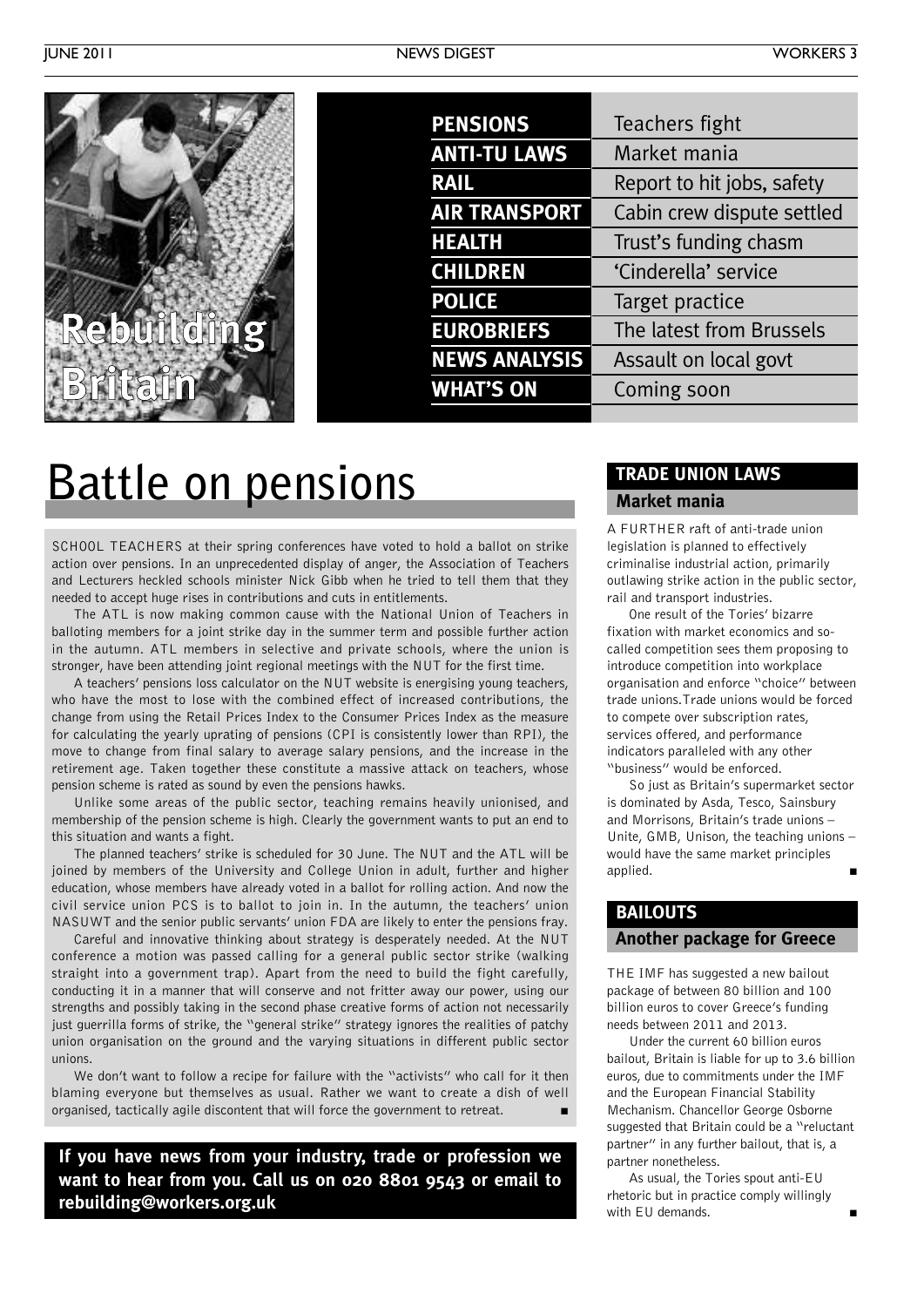#### **EUROBRIEFS**

**The latest from Brussels**

#### **Border controls come back**

SEVERAL EU member states back attempts by France and Italy to make it easier for countries to reinstate border controls, following the huge influx of migrants from north Africa. Denmark is re-instating border checks at its ports and airports as well as along its land border with Germany and its bridge to Sweden. The German government reacted angrily. EU Commission chief Barroso has warned Denmark its decision is illegal. **■**

#### **Bow down to the market**

YET ANOTHER example of the EU straitjacket: Belgian finance minister Didier Reynders wants capital controls on EU member states to prevent foreign investors rushing into peripheral eurozone economies causing inflation and "overheating". But his proposal breaches EU internal market rules, which ban the use of such controls.

#### **Four-star risks**

THE EUROPEAN Investment Bank, set up to aid development, has lent £11 million to revamp a four-star, beach-front complex in Morocco owned by wealthy foreign bankers. The loan is underwritten by member states. If it is not paid back, British taxpayers will be liable for 16 per cent; if the project succeeds, the repayments will go to the EIB. **■**

**Following orders**

THE IMF last November outlined its policy prescriptions for each of the 17 eurozone states. Its orders for the two other eurozone recipients of a bail-out, Ireland and Greece, have already been carried out. Dublin has cut its minimum wage and unemployment benefits, while Athens has liberalised the rules governing a number of professions and privatised transport infrastructure. **■**

#### **Cutting deeper**

MEMBERS OF the European Commission, the European Central Bank and the IMF visited Lisbon this spring, to impose the cuts programmes of the  $\in 78$ billion bailout. They say that Portugal must accept further deep public spending cuts, privatisation, tax hikes, cuts in workers' rights, and wage bargaining at individual firms rather than industrywide. Outgoing finance minister Teixeira dos Santos says the bail-out will push the country into a two-year recession.



**Library users in Camden, north London, took advantage of the Royal Wedding to step up their campaign to save their local libraries from coalition cuts.**

## **Rail** report to hit jobs, safety

PROPOSALS TO get rid of guards and most station and administrative staff, close many ticket offices, replace full time staff with part timers and reduce pay and conditions for those railway workers still in a job, are at the heart of Sir Roy McNulty's long-awaited report on Britain's railways, delivered on 19 May. Commissioned by the government in June 2010 to look at "value for money", the report fails to mention the fact that private companies are siphoning huge profits from an industry that now receives nearly five times the subsidy in real terms that British Rail did.

The report acknowledges the problems created when British Rail was fragmented into literally hundreds of private companies, concedes that train operating companies take very short-term views in an industry that requires long-term planning, but then fails to draw the obvious conclusion that privatisation itself is at the heart of the railways' problems.

McNulty gives the game away when he says, "The severe constraints on Governments' finances will continue for some time, and there will be intense financial scrutiny as franchises come [sic] for renewal…"

He sees new technology not as a way to improve rail services, but as a way to get rid of jobs and save money. This comes at a time when passenger numbers are at the highest levels since the 1920s. Safety is also very clearly being targeted, and not only by removing staff such as guards and station staff that are seen as integral to ensuring the safety and security of train operations and passengers.

McNulty acknowledges the fact that the industry has a very high density of union membership, and says that the unions have been very effective in defending and advancing the interests of railway workers. So he knows that the government will have a real fight on if it tries to implement those parts of the report that attack the workers.

#### **HEALTH**

#### **Trust's funding chasm**

IMPERIAL HEALTHCARE, London, Britain's largest NHS Trust, is spiralling into financial meltdown as new rules introduced by the Department of Health shatter their financial standing.

With a turnover of £910 million and with planned £70 million savings (read cuts), a £40 million funding pothole has now opened beneath its feet. The Chief Executive, Chief Financial Officer,

Commercial and Strategy Directors and its Chief Information Officer all resigned. Imperial faces being placed in NHS "turn round", which equates with receivership.

Many of Imperial's services are potentially not viable since Secretary of State Lansley's decision to roll back the pioneering work around "Healthcare for London", the blueprint for health provision for England under the last government. This was overseen by Professor Darzi, Head of Surgery at Imperial. Some see the current attack as payback for such radical and progressive proposals. **■**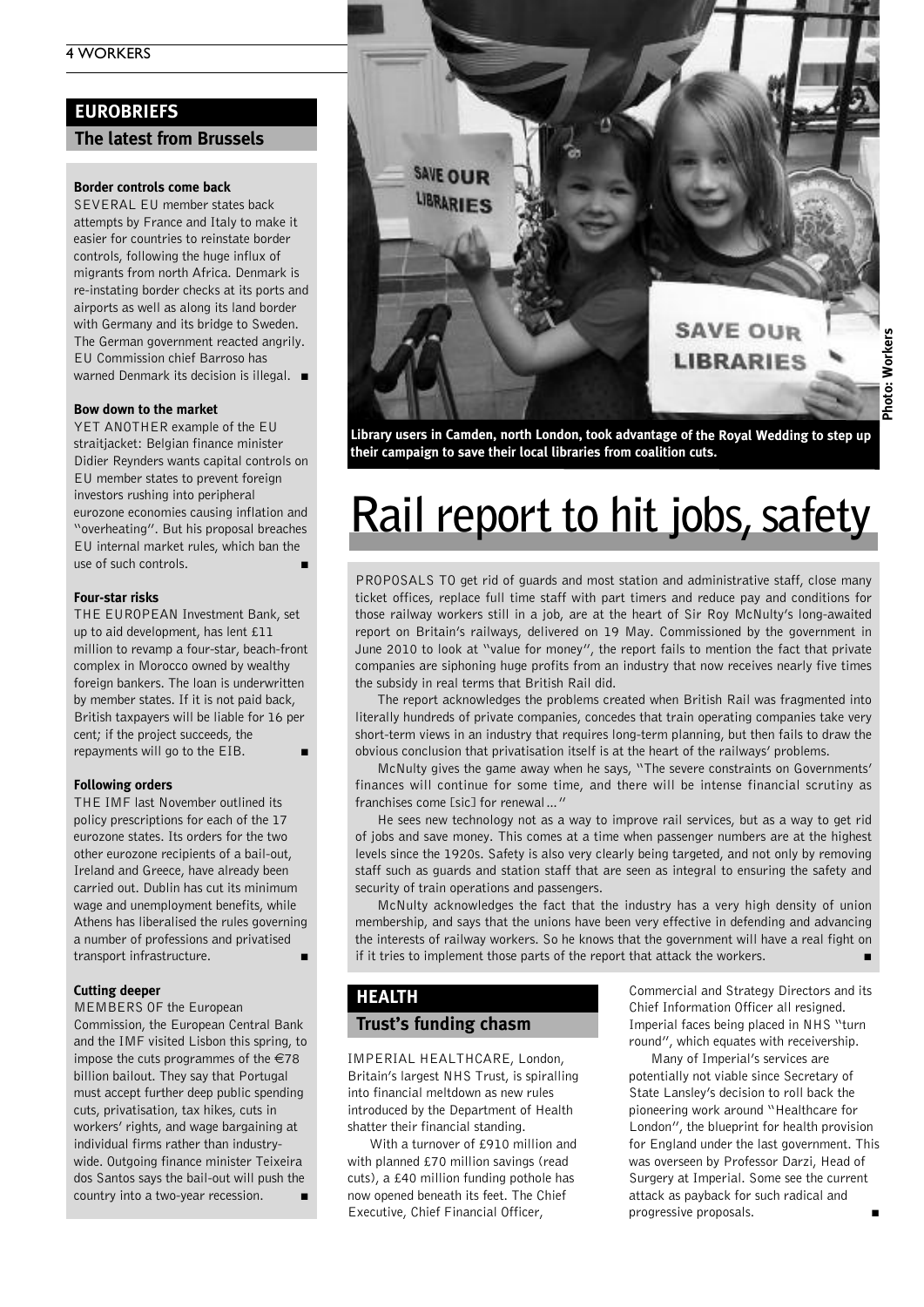#### **CHILDREN**

#### **"Cinderella" service**

CHILDREN'S HEALTH services in Britain are in danger, says a report from the Royal College of Paediatrics and Child Health. It points to the financial crisis, large-scale workforce pressures in many inpatient paediatric units, poor health outcomes for children, and inadequate provision in many aspects of children and young people's healthcare. A UNICEF recent study of children's well-being placed Britain last out of 21 countries.

Report author Sir Ian Kennedy called children and young people's healthcare a "Cinderella" service. It is the College's view that unless this crisis in paediatric services is addressed the health of Britain's children and young people will continue to

suffer. But the College will not stand by and let that happen.

In its response to the Health and Social Care Bill, the College's President, Professor Terence Stephenson, said, "We have real concerns about the rationale for the reforms, in that they risk undermining partnership working across children's services and may fracture continuity of care, particularly for children with long term conditions or specialist or complex healthcare needs. …

"Market-based competition in health without expert collaborative commissioning will undermine links between professionals, leach expertise, reduce service availability and increase waits. There must be safeguards in the Bill to ensure that services for children, which may not be lucrative enough for competitive market improvement, do not suffer."

## **BA settles cabin staff dispute**

BASSA, the British Airways cabin crew section of the union Unite, has reached what new General Secretary Len McCluskey called "an honourable settlement".

What is meant by this is that after two gruelling years of enduring job and pay cuts, broken promises and bellicose litigation by BA, a series of ballots and strikes, intimidation and sackings, this group of workers new to struggle has emerged with many of its demands met, but more importantly, with its organisation intact and bolstered against future attacks by the employer. It can hold its head high, and in practical terms it has won a considerable breathing space.

For its part, BA (also under less entrenched leadership) has been forced to recognise the crucial contribution of its workforce to this "iconic" British sector of the airline industry.

Danger to the public has been averted: the hurried training for strike breakers bussed through picket lines posed a real threat to passengers and damaged the image of **BA** 

Many lessons will have been learned. The company now knows that negotiation not confrontation is in its interest. Litigation hampered this settlement – the two-year pay deal currently being recommended to the union membership could have been reached without the loss to BA of £150 million.

Staff travel concessions have been restored; they should never have been removed. Under the deal, changes to the airline's disciplinary procedure have been agreed – the result of bitter experience in this dispute.

Anti-union legislation with its time limits on balloting is costly to both sides; the averted strike which threatened Easter and the royal wedding was called at that time to avoid the expense of running yet another ballot.

Details of productivity changes are under discussion by the union up to 1 July, but it seems likely that the cost-saving changes in working practices forced through by former CEO Willie Walsh will be made permanent. While existing staff will be largely protected, the new "mixed fleet" (result of merged BA and Iberia) will come in at lower pay and conditions. But new contracts regarding the "variable earnings" element of cabin crew pay will for the first time offer a baseline guaranteed amount per annum.

Many other items under dispute have been settled favourably, including sickness pay during strikes. The principle of collective agreements has been reinforced, and new ideas for career training and job satisfaction introduced. New more unified branch structures at Heathrow and Gatwick are also under discussion.

BASSA will not get everything it wanted, but calls to prolong the dispute are infantile. Far from giving the green light to BA for further attacks, the union has provided the conditions for the vital job of increasing its membership among cabin crew and drawing confident new members into disciplined future struggle.

#### **WHAT'S ON**

#### **Coming soon**

#### **June**

**Saturday 11 June, 10.30am to 3.30pm "Conference against academy schools: the fight for quality state education"**

Congress House, Great Russell Street, London WC1B 3LS. Organised by the Anti Academies Alliance and SERTUC. For more information, see antiacademiesalliance.org.uk

**Thursday 23 June, 7.30pm. Conway Hall, Red Lion Square, London WC1R 4RL. "EU and NATO: War at home, war abroad"**

Public meeting organised by the CPBM-L. All welcome.

#### **July**

**Saturday 9 July, all day**

**Durham Miners Gala**

The 127th Durham Miners Gala takes place in the city centre. Celebrations included a funfair, stalls, brass bands and marches.

#### **Friday 15 July to Sunday 17 July 2011 Tolpuddle Martyrs' Festival and Rally**

Politics, music, theatre and poetry in the Dorset village from which in 1834 six labourers were transported to Australia for forming a union. For more info, see http://www.tolpuddlemartyrs.org.uk/

#### **POLICE**

#### **Target practice**

THE ROYAL Wedding provided the police with another opportunity to practise their developing role in pre-emptive action and what they call "pre-crime" arrests. It is not clear how many people were arrested but the police numbers indicate up to 100 people.

In most instances those arrested were let off without charge but held for several hours or in some cases more than 24 hours until the end of the day. Three young women in fancy dress costumes en route to an event in Soho Square, London, were arrested while having a cup of coffee in a nearby Starbucks. Police said they were considering charging them under conspiracy law and the particular charge of "conspiracy to cause a public nuisance".

In addition about 50 Facebook groups were removed from the internet for the duration of the wedding period.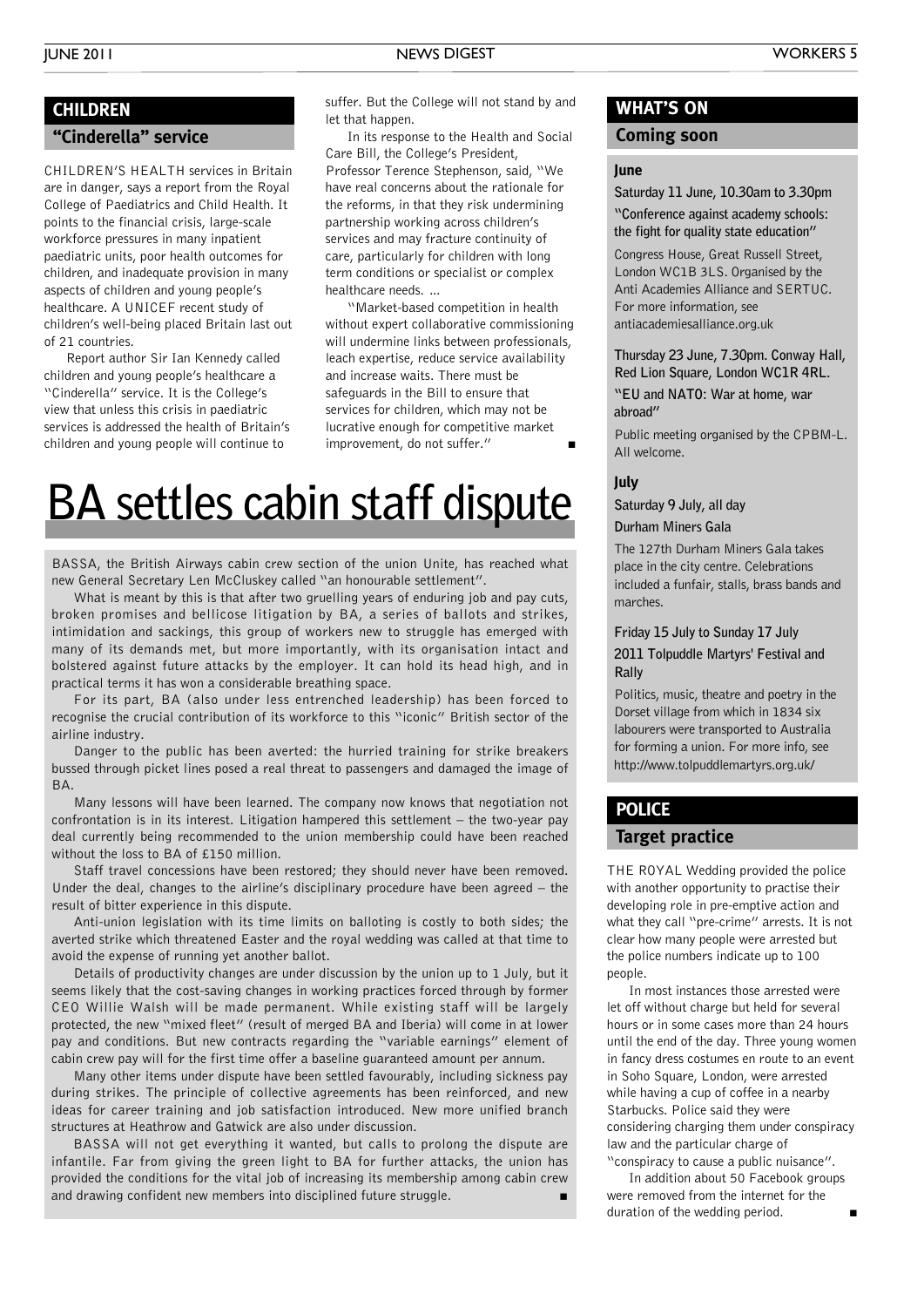#### **NEWS ANALYSIS**

#### **Assault on local government**

**THE GOVERNMENT has started a public consultation on abolishing all of the several hundred local government statutory duties. The principle is to abolish all and only re-instate them if forced to.**

**Examples of what the government wishes to scrap are: all local government scrutiny and overview committees; all local authority responsibilities regarding health and safety, public safety, fire, building regulations etc; the requirement for local government cooperation across boroughs, city and county boundaries for public health (remember foot and mouth?); local authority duty to provide libraries; responsibilities to control gambling and licensing.**

**The list impacts on: housing, building, museums, libraries, social services, highways, environmental protection, children's services, public health, crime, coroners' services, provision of morgues and freedom of information requests. Local authorities are most keen to abolish the last of those, so that secrecy and dirty deals will become easier and more commonplace.**

**Local authorities' response is epitomised by that of the cross-party London Councils, which believes "that the general presumption should be that all duties be abolished unless there are compelling reasons not to remove them" and in "reducing avoidable costs". Let the market and small interest groups take control and by all means cut costs.**

**Hiding behind the talk of modernisation, reform, making services accountable to local communities, affordability and decentralisation are forces intent on destroying quality provision of longstanding, tested, safe and transparent public services.**

#### **Right to challenge?**

**A related proposal, the "Community Right to Challenge", sounds like some civic-minded dogooders' charter. In reality it's another facet of the Localism Bill being rapidly driven through Parliament. The Bill will map out extensive privatisation and outsourcing of local government services, in England only. This will allow any notfor-profit organisation or any two employees working in the public sector to demand that the service they have identified or work for should be market tested for privatisation. If the challenge is upheld, the public service will be privatised, effectively without opposition.**

**The fragmentation of public services provision, the loss of the present economies of scale and services provided on a city or county basis, along with the loss of democratic influence and control, will devastate historic English local government spanning centuries, with parish-pump councils challenging city and county structures.**

**Driven by the EU, this is one of the greatest asset-stripping exercises since the privatisation of Britain's nationalised utilities. All assets belonging to local authority services, if we allow it, will be distributed to private companies or local interest groups. It's a deliberate recipe for chaos and**  $commuity$  disintegration.

**SNP talk about independence masks the true aim: to sell out Scotland to the European Union**

## **Don't break up Britain – rebuild it!**

THE EUROPEAN UNION is hoping to grab Scotland, taking advantage of the Scottish National Party's election victory. What we need is a referendum on British independence from the EU. Instead Scotland is being promised one on Scottish independence from Britain. Surely the break-up of Britain is a matter for the whole of Britain to decide, not just Scotland, and it is a class issue.

You only need to look at the devolution programme over the past 14 years to identify the Labour, Tory and Liberal "string pullers" behind the plan to break up Britain. Through Westminster connivance the role of the SNP has been to capture the Scottish electoral dissent that feels it has nowhere else to go.

As "scene shifters" the idea is for the SNP to push at an open door arranged by Westminster with the aim of putting Scotland into a pre euro detention cell. If that happens Holyrood might just as well meet on a golf course in the future, with everything important decided in Brussels.

Committed euro team player as he is, Alex Salmond is on record as saying 'I think the argument … to expand the economy within a European euro context will prove to be a very strong one for the people of Scotland. He has also previously stated, "We need in my view to be in a framework for monetary policy, a European framework, which we're not in at the present moment, to have the best chances."

Those populations who are in the euro now deride the eurozone as the "Volker-Kerker" (Prison of Nations) –- a term that recalls the oppressive counter revolutionary period prior to the fall of the Austro-Hungarian Empire. Just look at the way the fight for Irish independence disappeared in a blink of an eye when their government recently went cap in hand to its European Union political masters.

#### **The euro sickness**

Begrudgingly it is acknowledged that Britain's current economic position would have been far worse had we joined the euro. The reason this did not happen is because of the unified strength of the British working people all saying no to the euro from Lands' End to John O'Groats – a unity that the SNP and many at Westminster despise. Of course British working people are not all the same, we don't want to be, nor are we on an equal footing everywhere. Some areas of Britain are poorer than others, but this is an issue for our class to deal with, Britain-wide. But the political and economic differences between British independence and the EU are irreconcilable.

None of these concepts was broached at all during the recent election campaign when the SNP swept into power at Holyrood while many of us only voted on how to vote. Instead the electoral play actors kept to their scripts. Yet the fact that Britain wants independence is a discussion that we can all join in and achieve within these shores. We can also examine what British unity and internationalism really means. It really is a class issue, where the interests of workers and the ruling class divide sharply.

With this backdrop any genuine desire for independence should be expressed a call for a referendum to get Britain out of the EU. But like their Westminster friends, the SNP will try steadfastly to refuse this. Rather they will look to hide behind a choreographed faux independence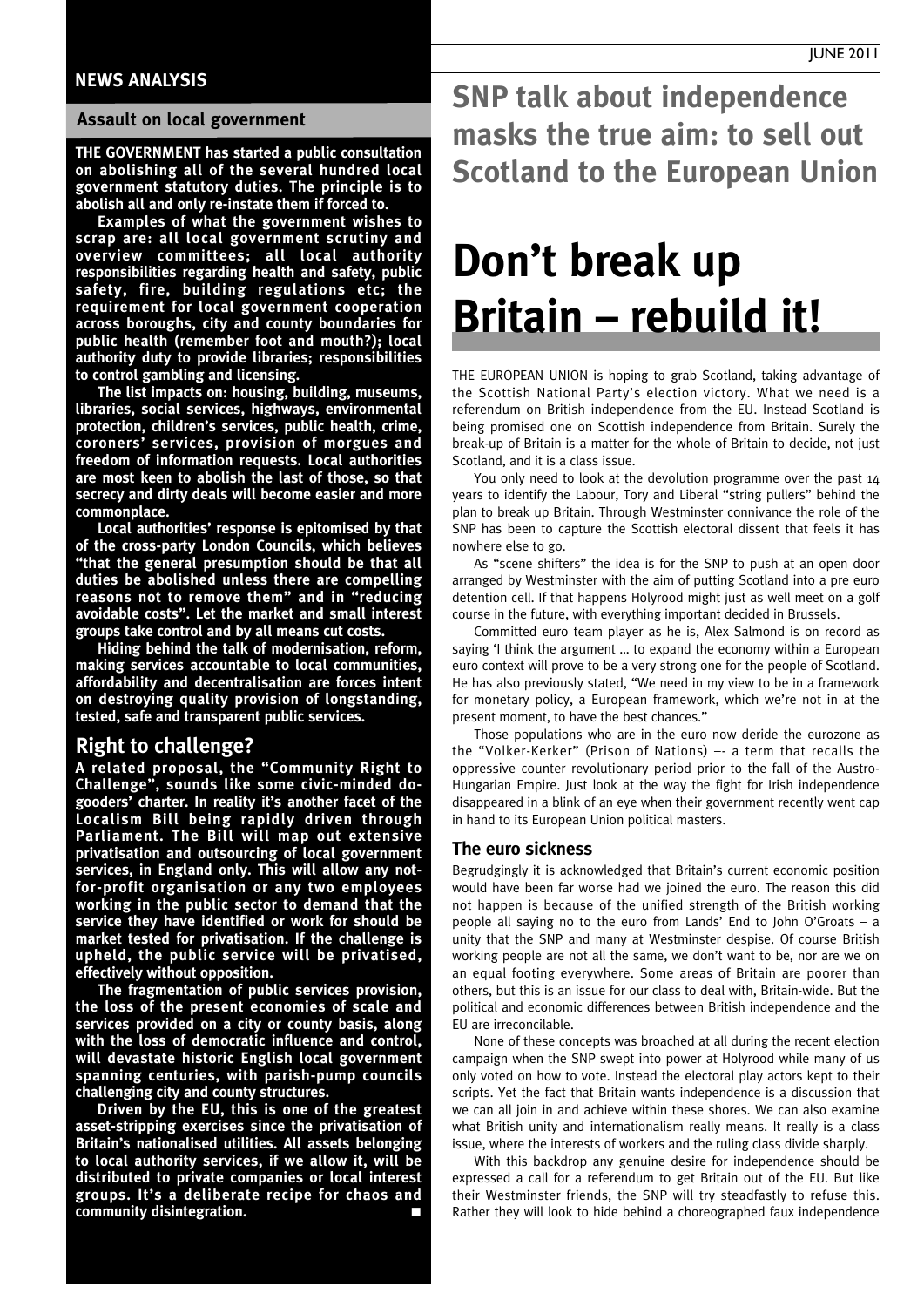

Numbers were up for a revitalised May Day march through Glasgow city centre this year (above). The initiative by several unions to come together with Glasgow Trades Council to form Friends of May Day had provided more back-up for the organisational tasks involved. Here we see the brass players of the Unison Kinneil Band leading a section of the march. Founded in 1858 by the miners of Kinneil Pit and workers from Kinneil Iron Works, it is now sponsored by Unison. Mobilising began in earnest at the Scottish Trades Union Congress a month before in Ayr. At the conference resolutions were unanimously supported calling for the rebuilding of manufacturing, the tackling of youth unemployment, opposing the attack on pensions and condemning attempts to cut and privatise in health, transport and ferry services. However, the conference was overshadowed by the main invited guest speaker - Alex Salmond. Press coverage was thus dominated by his speech, full of promises (possessing an emptiness many delegates seemed to ignore) that **ultimately proved to be to his electoral advantage and damaged British working class unity.**

in the EU, while seeking a referendum on the break-up of Britain. This would be EU integration with a vengeance, on a par with the type of annexation organised by Hitler's allies in certain European countries during the 1930s. But this time it would be the expansion of "Lebensraum" (living space) under the banner of the EU.

This is not being alarmist. For example one week after the Holyrood election the EU announced a plan for a complete change to the corporation tax system (the tax on company profits) and the possible reform of the way revenues from the seas around the British coast are allocated. During the Holyrood election the SNP budgetary focus had been on income tax. But the day after the EU lure was quietly announced, Alex Salmond issued a series

of new demands in the British media including the devolution of corporation tax and changes to coastal revenue allocations.

The choreography gives the appearance of SNP strength, to the unwitting. But behind the stage it is no more than direct EU intervention, so that for domestic consumption Salmond can pretend that he is striking a blow for independence. Being quietly told what to do by the EU and then putting a domestic spin on it is not independence but emasculation.

By seeing the SNP in this clear light and then lifting them from their EU box they become a toy without a battery. Also how curious after years of EU plunder, the EU now talk of reforming the way revenue

is taken from British coastal fishing waters. Those who run the EU must be laughing behind their hands.

No other series of governments have behaved towards their own people in the way successive governments have here in Britain, allowing the country's industries to be decimated and then trying to wash their hands of it by seeking the country's breakup into mere regions of the EU. But using economic decline to push through unpopular measures is not an approach that is working for them anymore. Unified resistance, protests and marches need to build throughout Britain with the cry of "We won't pay for your crisis".

This is what true patriotism is about – taking the honest course of Rebuilding Britain and Out of the EU.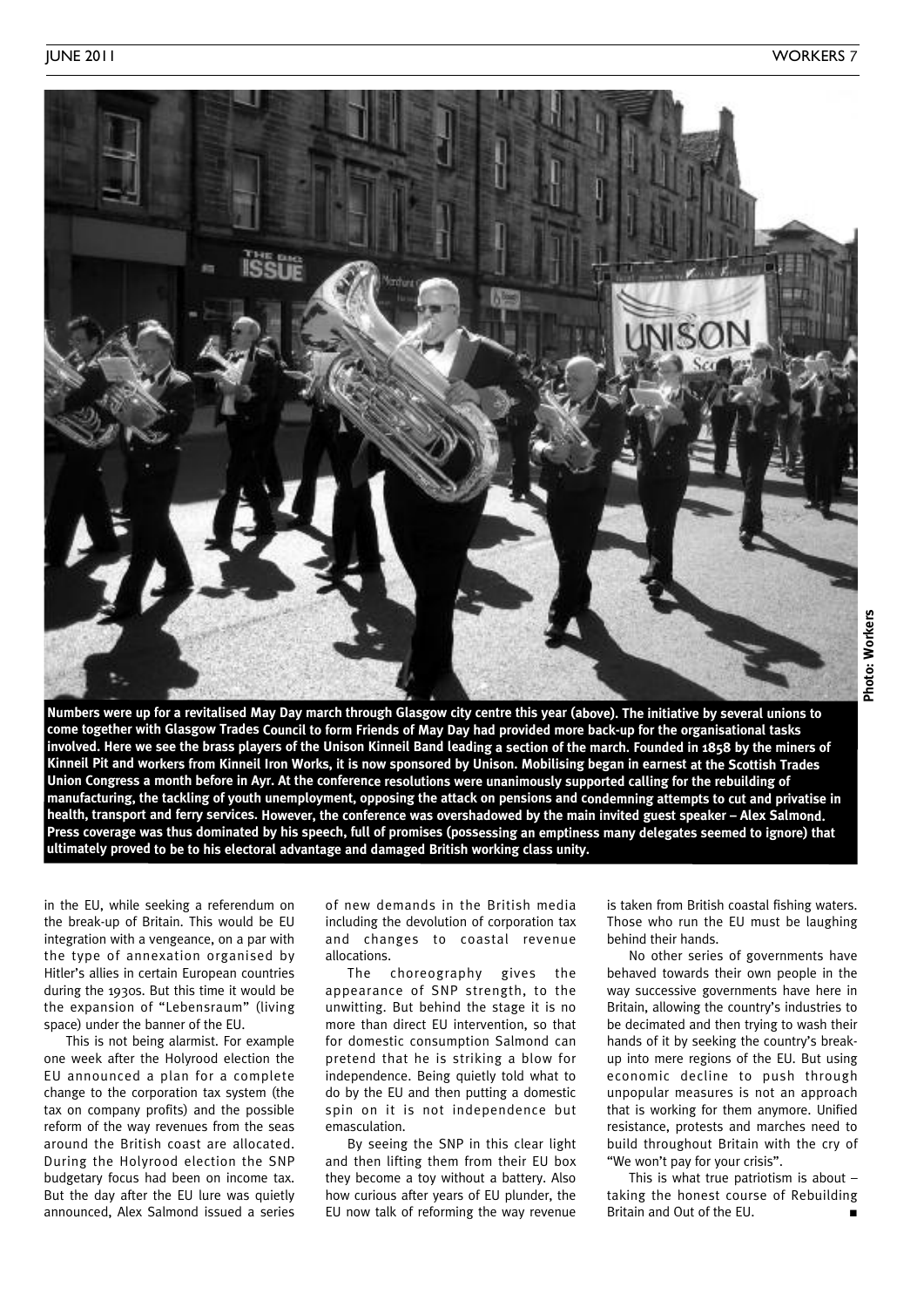### **Libya is outside US–British influence, and does not obey their orders…**

## **Why Libya is under attack**

LIBYA IS Africa's largest oil economy, with 46.5 billion barrels of proven reserves, nearly 80 per cent of them in the Sirte Gulf basin of eastern Libya. Libya's oil, most of which was being sold to Europe, is valued for its light, low-sulphur quality. The market price of crude oil is well over \$100 a barrel, but Libya's oil is very cheap.

Before the war began, Libya was producing 1.6 million barrels a day, about 2 per cent of world output. The International Energy Agency said that by mid-March, Libyan oil production had "slowed to a trickle", and that exports could be off the market for many months.

All companies operating in Libya must have Libyan partners, entitled to 35 per cent of the profits. Trading is via the Libyan Central Bank, in the Libyan dinar, not in US dollars. Of course,

freezing Libyan assets puts a stop on this activity. This Bank is outside the IMF and the World Bank. Only four other countries do not have a Rothschild-model central bank – Cuba, Sudan, Iran and North Korea. There were two others – Iraq and Afghanistan – but they were assimilated straight after the US-British invasions.

In 2009, Colonel Gaddafi proposed nationalising all the foreign oil companies operating in Libya, saying, "Oil should be owned by the state at this time, so we could better control prices by increasing or decreasing production." He was also planning to introduce a gold dinar – a new currency that African and Muslim nations would together create for their use to buy oil and other resources. Gaddafi's idea would have strengthened all of Africa.

However, pricing oil in something other than the dollar would weaken US power in the world. The current dollar reserve system, which benefits the USA, is based on a deal made with Saudi Arabia in 1971 in which the Saudis, the world's largest oil producers, agreed to accept only dollars for oil. This arrangement lets the USA print everincreasing amounts of money, comparable to a central banking pyramid scheme.



**Cruise missile being launched against Libya from <sup>a</sup> US ship.**

The attack on Libya serves the same corporate interests as did the 2003 attack on Iraq. The aim is to seize Libya's oil reserves and wreck its National Oil Corporation. The rebels have created a new Libyan Oil Company to replace the NOC. These and other corporate interests also want to reduce China's access to oil and raw materials throughout Africa, with the result that the US state is targeting China's allies there, Libya, Sudan and Zimbabwe.

#### **International law**

The most fundamental principle of international law is that no state shall use force against another state, as outlined in article 2, paragraph 4, of the United Nations Charter. No state can violate this principle of international law, nor can the UN Security Council: article 24(2) of the Charter requires that the Council "shall act in accordance with the Principles and Purposes of the United Nations".

NATO is directly interfering in Libya's internal affairs, in breach of article 2(7) of the Charter. It is also violating the terms of UN resolution number 1973 which it imposed, illegitimately, on the Security Council, on the pretext of protecting civilian lives.

Obama, Cameron and Sarkozy together wrote on 15 April, "Our duty and our mandate under UN Security Council Resolution 1973 is to protect civilians, and we are doing that. It is not to remove Gaddafi by force." So when they went on to write, "Colonel Gaddafi must go, and go for good", they went beyond the resolution, which made no mention of regime change. The clear attempts to assassinate Gaddafi by bombing, to kill the head of a sovereign state that has posed no threat to another state, are flagrant criminal acts.

Also in April, the Libyan government accepted the African Union's peace proposal calling for "the immediate cessation of all hostilities, the

cooperation of the concerned Libyan authorities to facilitate the diligent delivery of humanitarian assistance to the needy populations, the protection of foreign nationals, including African migrant workers living in Libya, and dialogue between the Libyan parties and the establishment of an inclusive transition period." But the rebel Transitional National Council rejected the peace proposal and ruled out any solution short of regime change in Libya.

Reports from Benghazi suggest that the rebels are already getting arms and equipment, most likely from Britain and France, which are also deploying military advisers in Libya. French politicians are calling for the deployment of ground troops. Britain's military commitment to help the rebels is openended (a spokeswoman for Cameron said, "We must prepare for the long haul") and the cost is estimated to top £1 billion by the summer. The USA has already spent \$608 million on the war.

Cuba's Ministry of Foreign Affairs strongly condemned NATO's murders of one of Gaddafi's sons and three of his grandchildren, in the family home in a residential area of Tripoli. **■**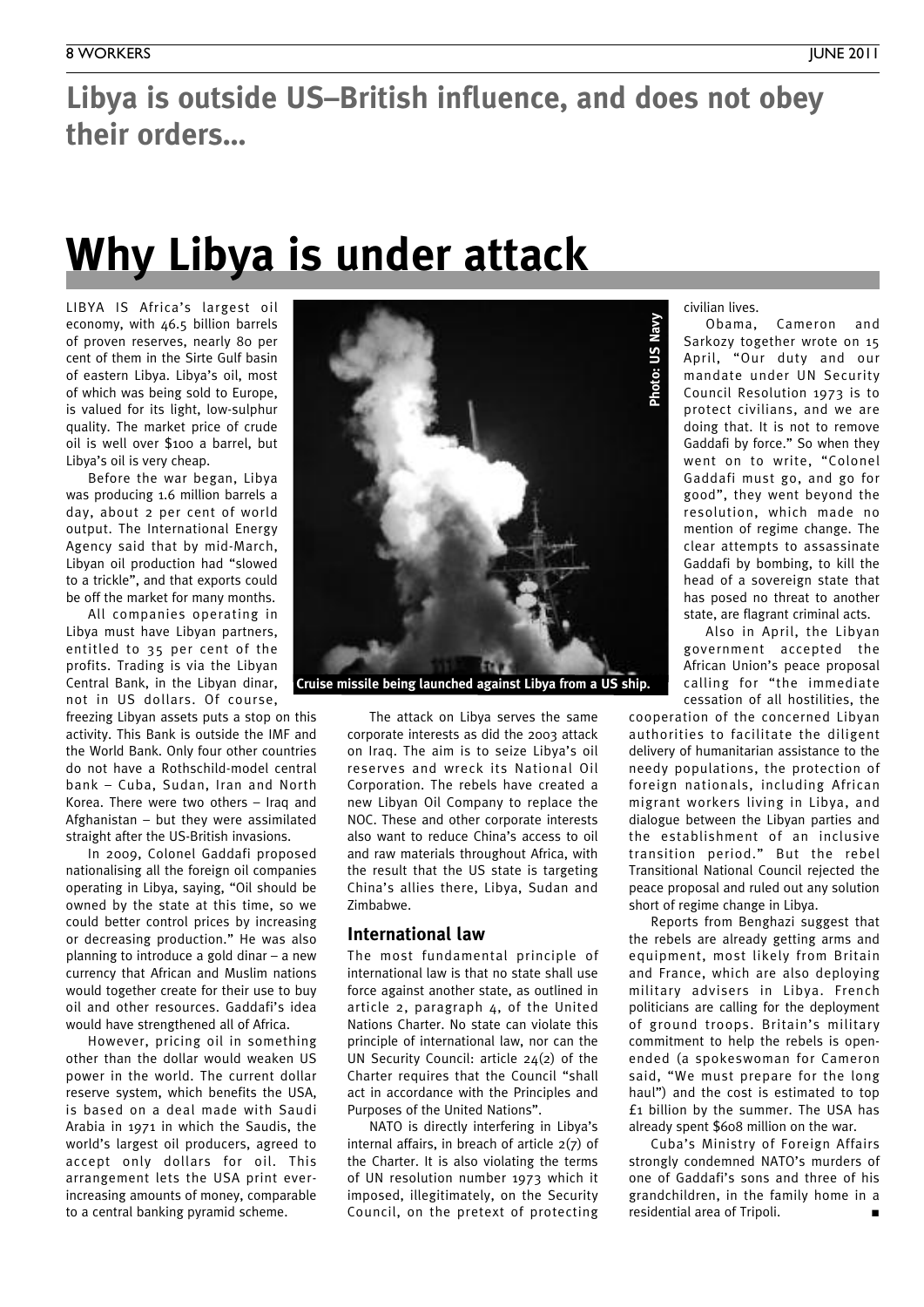**The world's four biggest accountancy firms have each been fined millions of dollars in the US. In the EU, they do what they want…**

## **When only capitalism counts…**



SOME TWO-THIRDS of the world's crossborder trade actually happens within multinational enterprises. Through transfer pricing, these firms shift around where profits are generated to the most advantageous jurisdictions in order to slash or even wipe out their tax bill. Transfer pricing accounts for more than half the illicit capital flows around the world (an estimated \$1.26 trillion in 2008, the latest year for which there are figures), robbing countries of billions of pounds a year in lost revenues.

Google cut its taxes by \$3.1 billion from 2007 to 2010 by a trick known as the "Dutch Sandwich", in which the bulk of foreign profits go through Ireland and the Netherlands to Bermuda, slashing its overseas tax rate to 2.4 per cent.

Now the European Commission has set up an advisory group on transfer pricing. Every single one of the independent "nongovernmental experts" on the panel comes from a multinational firm that engages in the practice, including Shell, BAE Systems and Unilever, or from the four biggest accounting firms in the world, KPMG,

Deloitte, Ernst & Young and PricewaterhouseCoopers, which advise these firms on how to do it.

**KPMG** had to pay a \$456 million fine in the USA after admitting criminal wrongdoing by "designing, marketing and implementing illegal tax shelters". It was the "largest tax case ever filed" in US history. Senator Carl Levin said, "Our investigations revealed a culture of deception inside KPMG's tax practice."

**Deloitte** paid \$50 million after the US Securities and Exchange Commission found it committed "improper professional conduct" by failing to spot a massive fraud perpetrated by a company it audited.

**PricewaterhouseCoopers** paid the US government \$41.9 million to "resolve allegations" that it defrauded numerous federal government agencies over a 13 year period.

**Ernst & Young** paid the US government \$15 million for failing to register tax shelters or properly maintain lists of people who bought them. In Britain, a Treasury spokesman called a tax scheme sold by Ernst & Young "one of the most blatantly abusive avoidance scams of recent years". He added, "If unchecked, it would have cost our public services at least £300 million per year."

Shell in 2005 shifted its main taxresidence from Britain to the Netherlands, where companies can receive foreign dividends tax free, while shifting the ownership of its trademarks to a subsidiary in a village in the Swiss canton of Zug, where corporation tax is as low as 8 per cent. (The Alpine hamlet is also home to 18,000 other companies.) Unilever intends to redomicile in Switzerland.

In October last year, regulators in the Accountancy and Actuarial Discipline Board said they were investigating KPMG over audits performed for arms manufacturer BAE Systems, in particular commissions paid by the firm and "professional advice, consultancy and tax work".

European Commission spokesman David Boublil rejected calls to expand representation beyond firms engaged in transfer pricing, saying: "Apart from multinationals and the accounting firms, the expertise in this area is very limited." **■**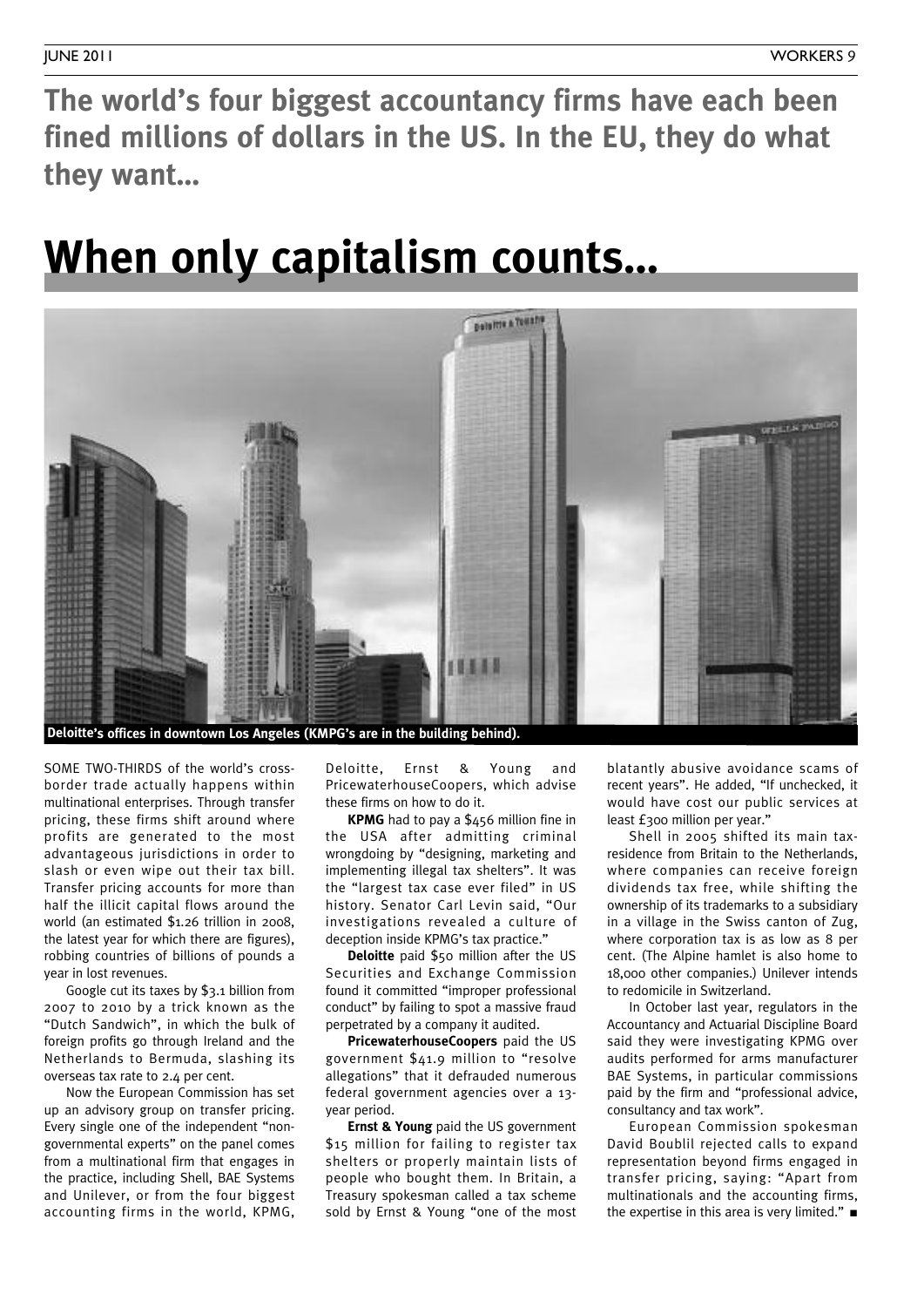### **For those working in the NHS, our best chance of entering the field in our best shape is the battle for pay…**

## **The NHS: fighting inside, fighting to win**

HEALTH CARE is core to many things in the lives of workers. Will we die painful, drawnout deaths, alone and poor, or will we be able to provide end-of-life care of such quality that we will be able to look forward to a happy and comfortable retirement? Health care is also crucial to Britain and its productive capacity – only healthy workers can produce the things we need as an independent nation.

But the enemy class running Britain, the capitalist class represented by this ragbag of losers known as the coalition, doesn't care about our health. They never have and they never will. They wouldn't have allowed us to build sewers in London if parliament hadn't had to be closed because of the stench of effluent in the river. Disraeli throwing up into his cambric hanky finally clinched it, at least as far as he was concerned.

We on the other hand, quite naturally care quite a bit about our health, which is why the British people are so proud of our health service, of our NHS. Proud hopefully because at least partly aware that improved health has been consciously fought for tooth & claw for hundreds of years, intensifying through time.

Some of the earliest of human organisations were attempts to ameliorate suffering, to heal injuries, to alleviate pain.

Often done under the aegis of religious houses (monasteries & convents) with of course all the obscurantist trappings that were associated, nonetheless those attempting to heal and minister to our health needs were brought together with those who needed grave assistance - often assistance to the grave. Even the religious word minister derives from an abbreviation of the verb to ad-minister to people's health.

These are older organisations even than the forerunners of trade unions, those craft guilds whose members built the cathedrals, after their forerunners the houses of care for the sick.

#### **Being human**

The inability of decent people to witness the suffering of others and not help is one of the characteristics of humans. It's what makes us in Hamlet's words, that "paragon of animals". And that's what helps mark us out from our enemy, the employing class, who will only do a thing if it's in their interests, if money can be made from it.

It was only with the explosion of productive and social forces that was the industrial revolution that we were really able to begin to move forward.

Anaesthesia, pharmacology, sterilisation, antisepsis and the steel industry all helped transform our lives from the nasty, brutish and short existence that it was in pre-industrial times to the often nasty and brutish but longer life we currently enjoy.

But we had to find an organisational form that would enable these industrial developments to be applied to the health of the working people. Throughout the life history of modern trade unions, over 200 years, our forebears were calling for a health service. They were often vague as to what it would look like, how and by whom it would be run, and how much it would cost, but they knew what they wanted – free health for all. Access to a doctor without having to pay for the visit.

The organisational form was found, unsurprisingly, during the war  $-$  by the doctors of the Royal Army Medical Corps – by those treating the worst of military injuries under the harshest of conditions, who realised that change had to come: it might be said that this change truly did come from the barrel of a gun. A million men under arms in 1945 were not to be fobbed off with charity, blunt knives and leftover anaesthetics. They and their doctors wanted, and now knew how to provide, a proper, modern health service. One that would be free, comprehensive and national.

The NHS was born in adversity, out of



## **CPBML Public Meeting, London**

**Thursday 23 June, 7.30 pm EU and NATO –**

**War at home, war abroad**

Bertrand Russell Room, Conway Hall, 25 Red Lion Square, LondonWC1R 4RL. Nearest tube Holborn. All welcome.

The EU and NATO both began as anti-Soviet blocs. Now they are turning their fire on any country – and any working class – that dares to stand up to imperialism.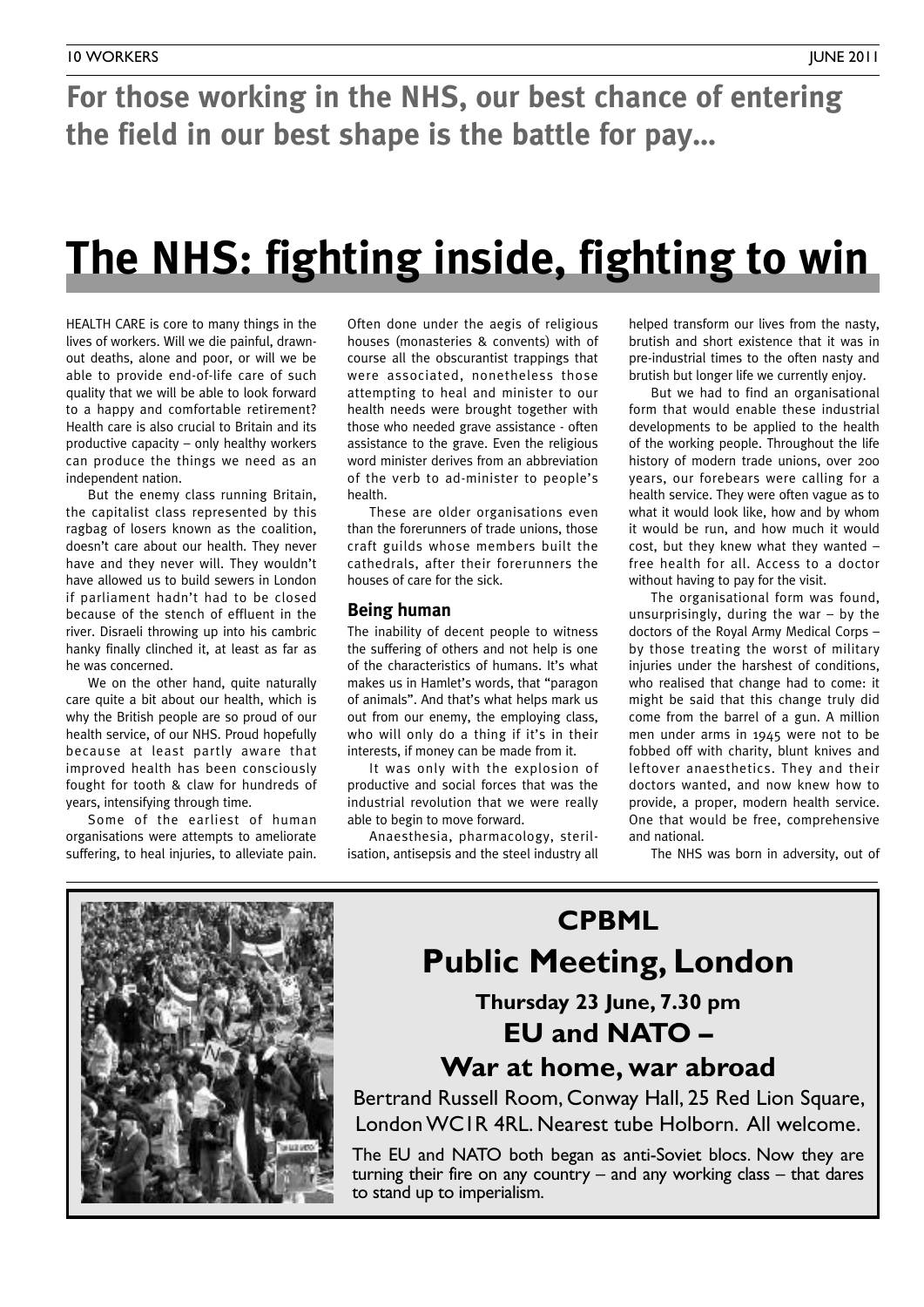

necessity and because we fought for it. It faces greater adversity, greater necessity, and will only survive if we continue to fight for it. Because of the explicitly political origins of the NHS it's always been in the forefront of political struggle, actual or potential. Those origins, and their wartime roots, are so well known that on many occasions the NHS has been described as being "Soviet-like".

#### **A stand-off**

For its first 30 years the power that led to its creation, organised labour, was such that a so-called consensus developed, which meant that all parliamentary parties supported the existence of the service on the basis of which it was established. "Socalled" because a better word than consensus would be armistice. We had a stand-off without an agreement. We wanted the NHS and were strong enough to achieve it; they wanted no truck with it but weren't strong enough to take it from us.

Now, however, we face a frontal assault. (See article in the April issue of WORKERS.) We will face a plethora of fragmented defensive battles. An asylumfull of windbags is shouting at us to march from Bart's to the City, yelling from the

outside that those inside are cowards. We will have to do what we can to prevent the selling off of parts of the service, although it's worth noting that industrial action aimed explicitly at preventing privatisation is unlawful, like pretty much all other industrial action is rapidly becoming in Britain. We will pick our ground and inflict what defeats we can.

For those working in the NHS, our best chance of entering the field in our best shape is the battle for pay. This is what our array will look like.

There has already been announced a two-year pay freeze in the NHS for those earning more than £21,000 a year – a blatant attempt to divide health workers. This comes at the end of several multi-year pay deals, the last one of which was 2.25 per cent a year for three years, which in the end turned out to be above inflation. This together with the transition to the new NHS pay system, Agenda for Change, has seen most health workers better off financially than at any time before. This is now grinding to a halt. So no pay rises for two years at a time when inflation is over 5 per cent a year.

The NHS pay system provides for the majority of workers to also have an annual incremental increase on top of the annual pay rise until they get to the top of their pay band. The government has already tried to entice workers into relinquishing this contractual right but this has so far been defeated. There will be myriad assaults on pay locally. When health workers realise that they are facing an almost permanent 5 per cent per year reduction in earnings they will have to decide whether to meekly acquiesce or to find a way to do what generations of workers before them have done, fight for pay.

Pay is of course only a start in the larger struggle for the survival of the NHS, but this matter is for the entire working class. There is now a concerted, directed and no doubt prolonged attempt to convert health care back into being available only at the whim of those who wish to make money out of people's illness and the charitable instincts of the religious.

That we will not accept.

We must take responsibility - and fight to defend what we have in order to move forward. We must all join that fight. **■**

**This article is an edited version of a speech given in March at a public meeting in London organised by the CPBML.**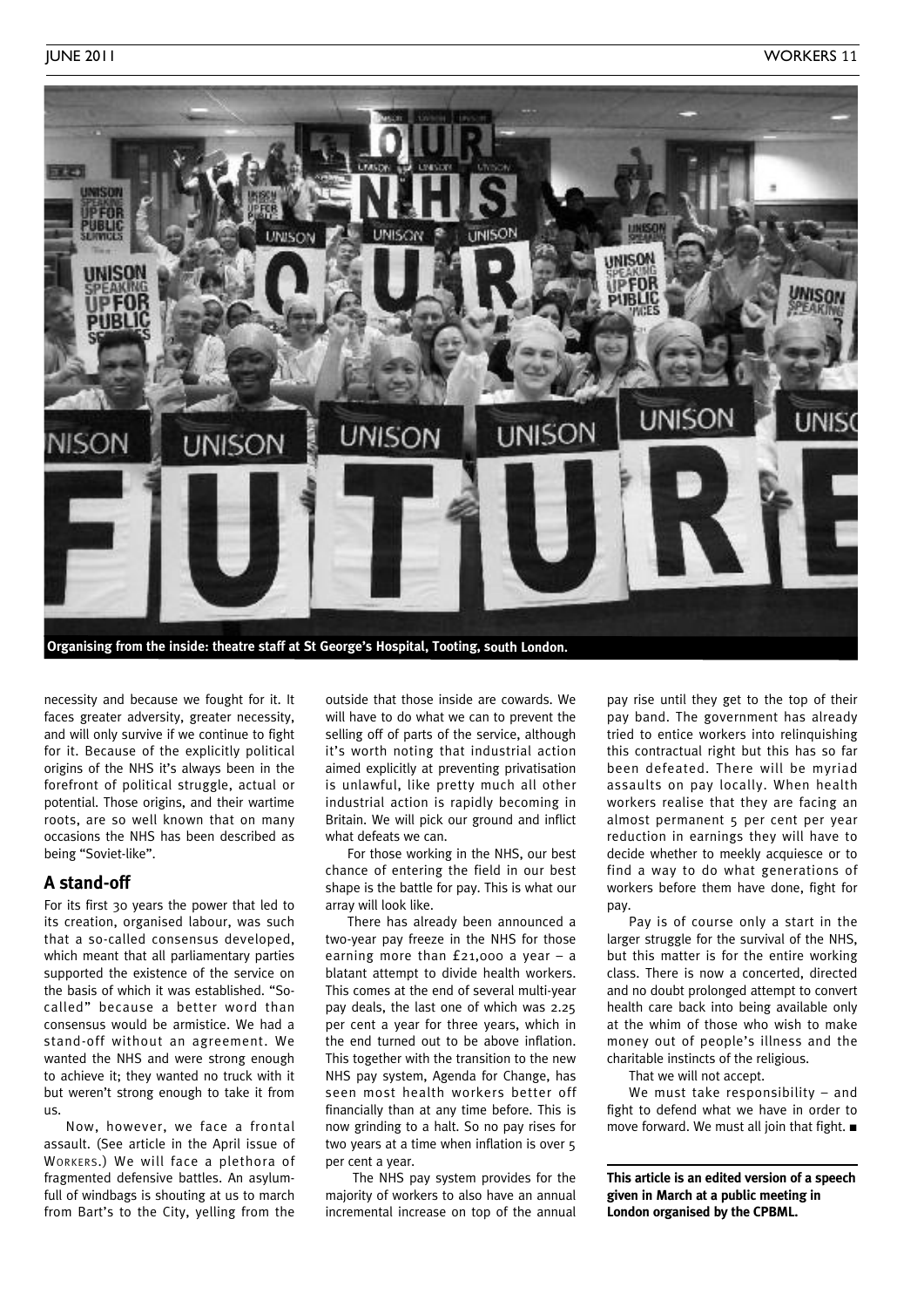Benito Mussolini said, "Fascism should more properly be called power." It's that - rather than numbers of blackshirted thugs on

## **The rise and rise of the corporate state: the**



BACK IN 2006 the CPBML spoke about the sheer breathtaking speed of decay in Britain, warning "The ruling class has a horrifying future in mind for us: abandonment of Britain as a nation, which means abandonment of this working class." Only now are we beginning to see exactly what this future means.

As we move seamlessly from Blair to Brown to Cameron and Clegg, what if anything has changed politically? Cameron models himself on Blair, Gove tries to accelerate Blair's policy of privatising schools by turning them into academies and Osborne steals Darling's public sector cuts policy and cranks it up a bit.

Former Labour Cabinet ministers John Hutton, now mysteriously metamorphosed as Lord Hutton, and Frank Field reappear as pensions (how to cut them) and poverty (how to cut benefits) tsars for Cameron, with Hutton already producing a report telling the government how to attack public sector pensions, while Alan Milburn, former

Blair health secretary, is Cameron's "social mobility" tsar. They will be joined by billionaire Top Shop boss Sir Philip Green, advising Cameron on "efficiency savings" (cutting public expenditure). This is where politics in Britain is going – straight to the horse's mouth.

But there's more – what is changing in the media? The NEWS OF THE WORLD phone hacking scandal has let us have a glimpse of how British MPs live in fear of the Murdoch media empire in case one of his publications does a job on them. It is reckoned by those involved that at least 6,000 phones were hacked into, while Murdoch's emissary and the man at the heart of the hacking scandal, Andy Coulson, was later employed as Cameron's Director of Communications. This minor setback doesn't detract from the fact that Murdoch wants total control of Sky TV and a slimmed-down, tame BBC. He wants control of Britain's media to dictate what information we receive. So, an end to any semblance of independent news media looks increasingly likely.

What of the future for trade unions? Organised workers are now about the only check on capitalism's operations, if they choose to be. The CBI announced at the Tory conference in October its demands for more anti-union laws and was parroted by the Mayor of London. The CBI wants employers to be entitled to employ agency workers to break a strike and to be given 14 days' notice to enable them to recruit agency scabs. It wants strikes to be illegal unless 40 per cent of the total of union members vote in favour. If they get their way, we will have an end to automatic union recognition, employers to determine who is a union member, steeper fines for unions and more power for the Certification Officer. The Cameron–Clegg Government act for the CBI and it will be impossible to have a legal strike. Why would they do this? It's certainly not because capitalism has had a big strike problem recently. No,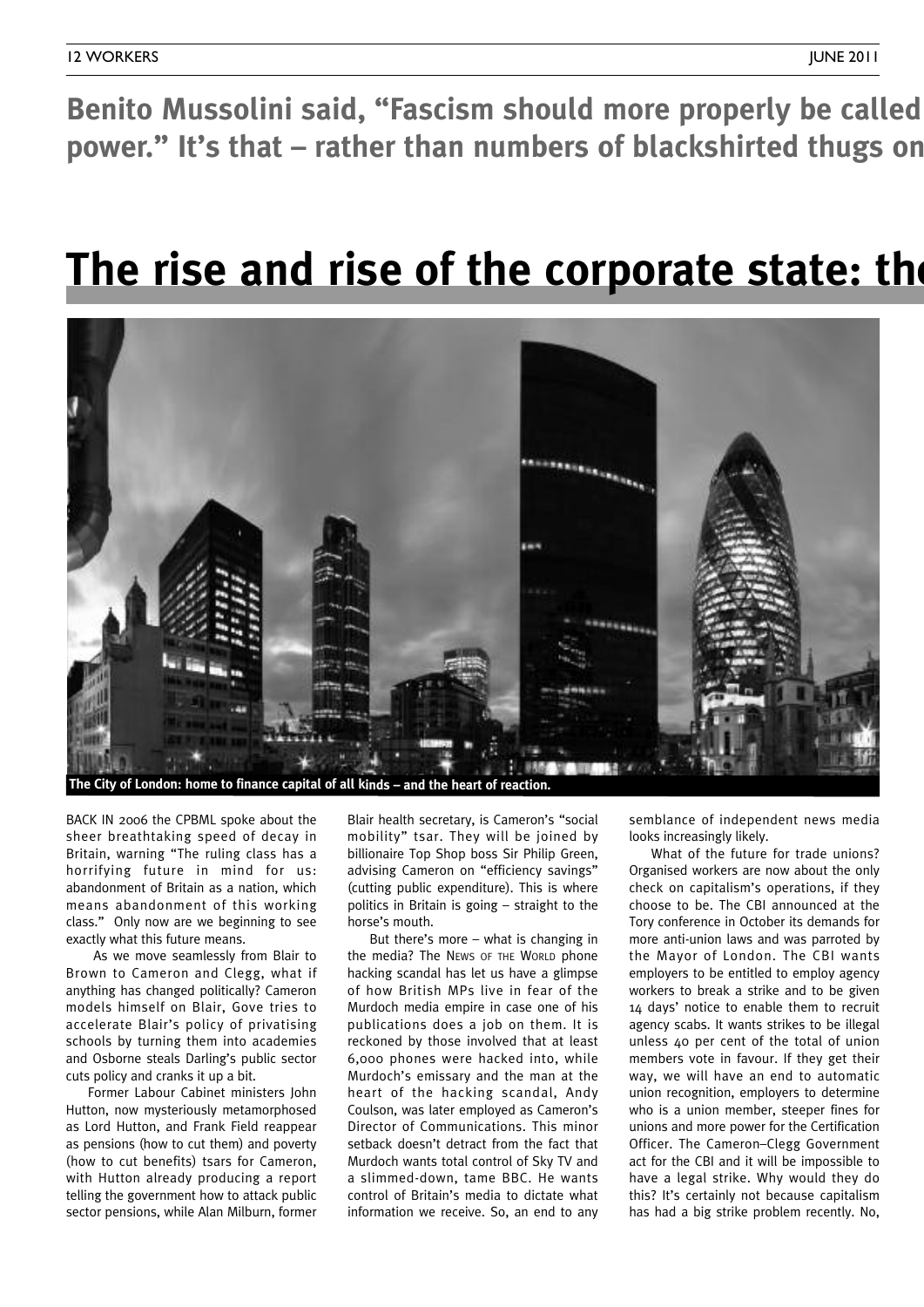**"Fascism should more properly be called corporatism because it is the merger of state and corporate** the streets – that defined fascism then, and does so now...

## **The rise and rise of the corporate state: the bankers' dream of eternal rule**

it is solely to screw down further our ability to organise as a class.

A pattern is emerging. No political parties which are even ostensibly different from each other, no free news media, no freedom to organise in trade unions.

#### **Fascism**

Finance capitalism brought many things to the 20th century but the worst by far was fascism.

Today, many find it difficult to define fascism, preferring to point to the British National Party rather than look at a developing structure throughout society, including Parliament. The early 20thcentury Italians, who invented the word "fascism", had a more descriptive term for the concept – "estato corporativo", the corporate state.

Benito Mussolini said, "Fascism should more properly be called corporatism because it is the merger of state and corporate power." Communists defined fascism as "the dictatorship of finance capitalism".

Of course the situation in the 1920s and 1930s was very different from today. In Italy there was the fascist march on Rome that effectively put Mussolini into power. And there was the revolutionary USSR. Terrified of this, and in the midst of the chaos and the widespread inspiration of revolutionary ideas following the First World War, finance capitalism would stop at nothing to control the working class. It had to lead to war.

Today, the ruling class tries to be much more sophisticated. But, try though it may, it cannot stop us seeing what is happening. We can see the coming together of corporate power and government, and we can see some of what they have in store for us. Having had the birth of trade unionism airbrushed out of the history syllabus, much of our history rewritten, academy schools run by businesses or religious institutions pushed on us, we can see how they want the young to become citizens with no knowledge of class struggle.

The National Minimum Wage will become the norm, especially those young

people who can find work. Higher education is to be all but destroyed, except for the privileged few. The NHS, for which many of us have fought so hard, is to be privatised by the back door by means of GP Commissioning. Wages are now being depressed in real terms and occupational pension schemes may become a thing of the past in many areas. Benefits are to be cut to try to force people back to nonexistent work whilst potential parents are told not to have children unless they can afford them. Volunteers will take over from paid workers in our "communities" in the "Big Society" – or this is what we are told.

All of this is happening to pay for the bailout of the banking system with our money. In other words, the finance capitalists have such a powerful hold over government that it will pauperise the British working class so that they can continue with the reckless financial gambling that is at the heart of finance capitalism.

But as  $-$  or maybe more  $-$  significant is

## **Meet the Party**

**The Communist Party of Britain's current series of London public meetings began in the autumn and continues into summer 2011; except on May Day, all are held in the Bertrand Russell room, Conway Hall, Red Lion Square, Holborn, London WC1R 4RL, nearest Tube Holborn. Other meetings are held around Britain. All meetings are advertised in "Coming Soon", see page 5.**

**The next meeting will be on Thursday 23 June 2011, 7.30pm. The subject is "EU and NATO: War at home, war abroad". Interspersed with public meetings, the Party runs regular political study and discussion groups for interested workers across the country.** M

**The Party's annual London May Day rally is always held on May** M **Day itself, regardless of state bank holidays – in 2012, Tuesday 1 May, in Conway Hall, Holborn. There will also be May Day meetings elsewhere in the country.**

**As well as our regular public meetings we hold informal** M **discussions with interested workers and study sessions for those who want to take the discussion further. If you are interested we want to hear from you. Call us on 020 8801 9543 or e-mail to info@workers.org.uk**



the European Union effect. The EU's purpose has always been to slow down the absolute decline of capitalism by organising capitalism on a continental scale. The Commissioners are handpicked from those who will protect capitalism, brutally if needed.

The EU directives and laws, such as "free" movement of labour, are intended to prop up capitalism by providing rootless low paid workers with no allegiance to any national working class. The EU plans to gobble up the Balkan mini states next and has its eyes on Ukraine, Turkey and Georgia, giving it a vast pool of much lower paid workers to let loose on the rest of us, depressing wages further and at the same time getting control of the Black Sea and confronting Russia.

That marriage between the European Union and the forces of finance capital is the lifeblood for the dark heart of fascism, Hitler's vision becoming a reality. It is in the boardrooms and stock exchanges – and, yes, parliaments – that our true enemy resides. **■**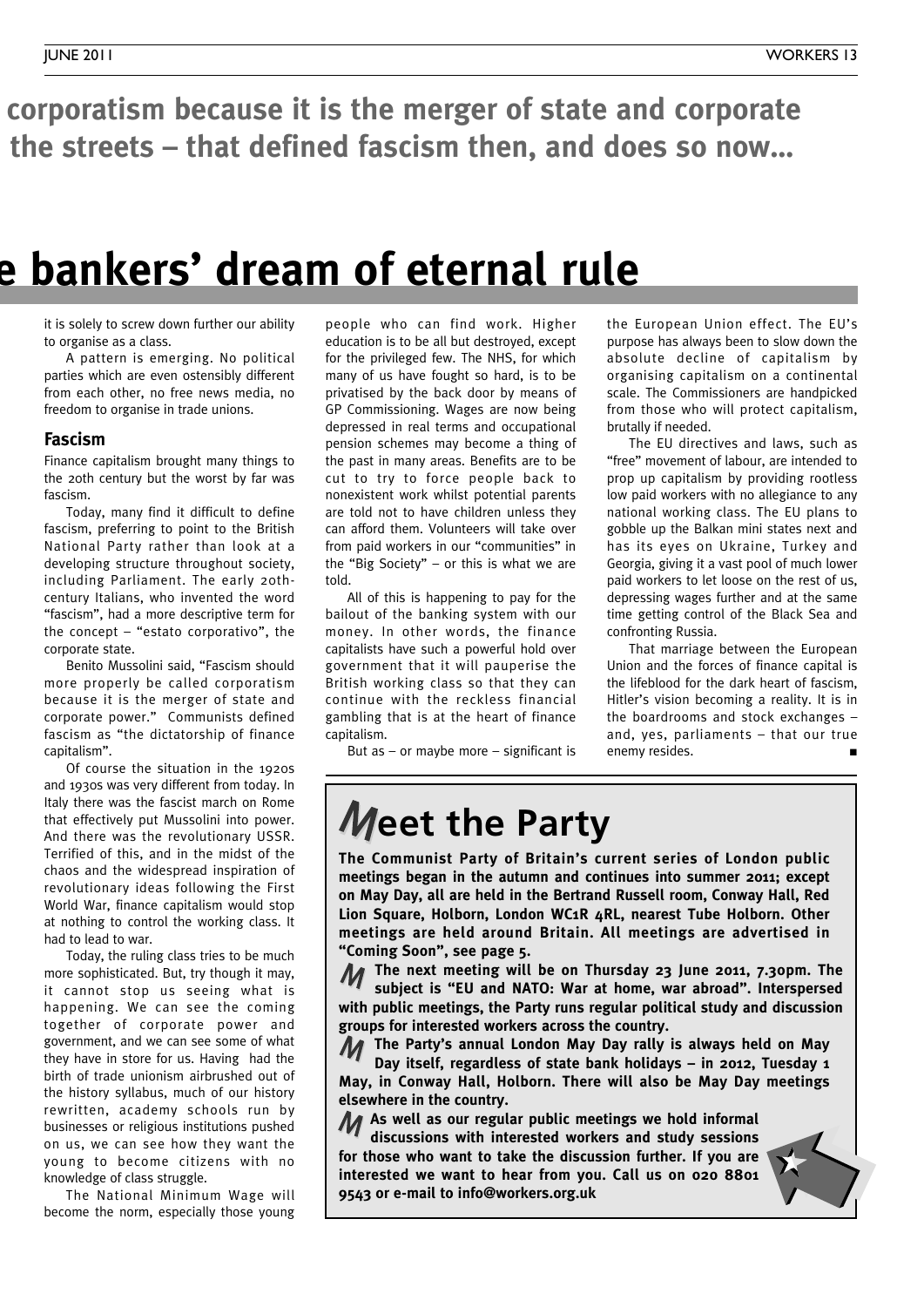**The destruction of the old Highland society took with it not only a class opposing the rise** of the bourgeoisie – the feudal Scottish clan leaders – but a **rights and well-being of tenant farmers trying to eke out a living…**

## **The Highland Clearances**

THE HIGHLAND Clearances offer an example of the way class contradictions are resolved by the tyranny of capitalism. The ending of the clan system helped pave the way for the rising industrial bourgeoisie to focus its attention on developing industry rather than defending its internal borders. In the process of enclosing vast tracts of land for sheep, the tenant farmers were forcibly removed and thousands transported.

A significant event in this process was the clashing of two armies, representing contrasting economic systems, at Culloden Moor in the Scottish Highlands in 1746. The Duke of Cumberland's forces, acting for King George's government, routed Prince Edward's Jacobite army, last hope of the exiled Stuarts. In doing so they broke decisively the power of ancient, tribal clanship that had existed in Highland society, bringing into line the final area out of kilter with the rest of bourgeois Britain. After Culloden, the Highlands were refashioned and incorporated into a modern, capitalist environment.

#### **The old order broken**

Following Culloden, the ancient feudal rights and organisation of the clans were abolished. No exception was made: the Gordons, who had stayed loyal to King George, were treated no differently from the other clans. Even the most harmless symbols of clan loyalty were prohibited: wearing the kilt and playing the bagpipes were forbidden, a ban not lifted for 30 years. The intention that "a sheriff's writ should run" in the Highlands as certainly as it ran everywhere else was achieved. Subsequently, all the Highlands observed the laws of the bourgeois parliament in Whitehall and lived on the same system as the whole of Britain.

Almost immediately, roads were constructed that made the demise of the highland clans complete. Between 850 to 1500 miles of roads were hastily built; in effect military, strategic roads that split the block of Highland clans into fragments. This extinction of the older



**The Battle of Culloden, painted by David Morier two years after the event.**

society completed a process started long before, which alone made it possible for Britain in the next hundred years to become the workshop of the world. There were now no feudal lords to be conciliated or cajoled by the rising employing class.

#### **Clearances and suppression**

The Highland society, which had operated for generations, made no economic sense to modern bourgeois ways. Tenant farmers scratched a living off the rugged terrain, paying only small rents to chiefs whose wealth did not match that of their lowland contemporaries. By the end of the 18th century, the surviving chiefs and new landowners realised that serious profit could never be made that way.

In England the capitalist agrarian revolution was transforming agriculture. New farming techniques and mechanisation together with enclosure of formerly common land made farming more productive and profitable. These property upheavals had been going on in England since the 17th century in a much more gradual way. In the Highlands, however, these agrarian improvements had been delayed, partly because some landowners were too poor to put them

into practice, partly due to the complex clan system that regulated and restrained Highland society.

With sudden rapidity the Highlands were driven through a series of changes that had taken hundreds of years in England. After 1746 harsh suppression and legal measures undermined and destroyed what remained of the clan system. Realising that their old ways were over, the clan chiefs transformed themselves into landlords who saw their clan retainers as an unprofitable expense. Landowners began to view their territory as a source of economic revenue instead of military men. More became absentee landlords and sought to convert their acres into cash.

The cry of "sheep devour men" was heard again. Landlords slowly disengaged themselves of all their followers who could not be used as shepherds or compelled to rent small farms. A first big clearance took place on the Drummond estates in Perthshire in 1762. In 1782 the Glengarry estates, Inverness-shire, followed suit with the rent roll rising from £700 to £5,000 in 32 years. It is estimated that as many as 200,000 people were evicted in clearances by the turn of the century. These early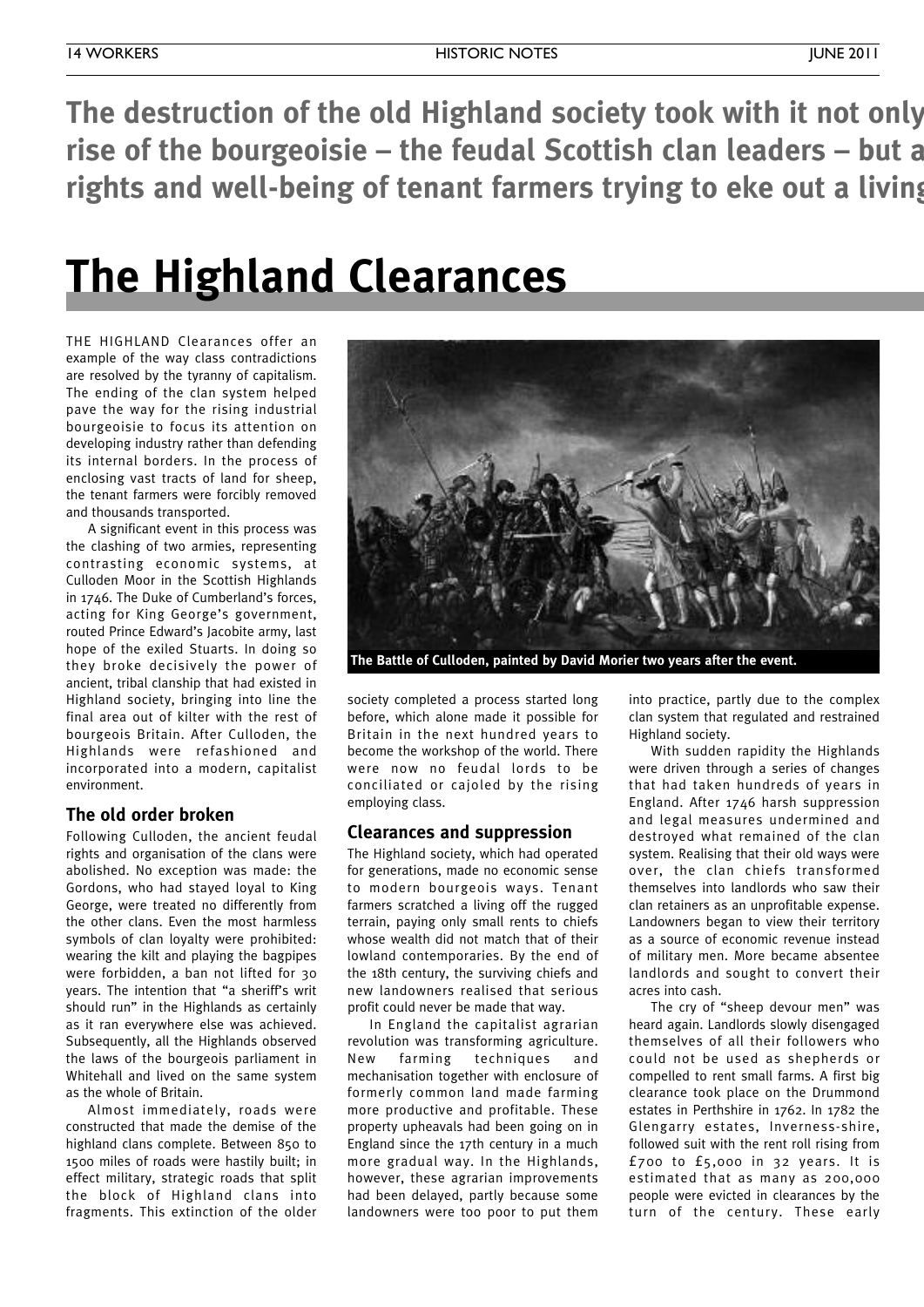JUNE 2011

**z d d d d d e o opposing the rise of the bourgeoisie – the feudal Scottish clan leaders – but also trampled on the rights and well-being of tenant farmers trying to eke out a living…**

> clearances were for sheep; later ones were for deer. Between 1811 and 1821, some 15,000 tenants were removed from the 1.5 million acres of the Countess of Sutherland's estates. Buildings were set alight to force the tenants to leave; many were herded onto ships. Many thousands of Highlanders left their homes and were forced to make new lives on the Scottish coastal plains, in the Scottish lowlands or across the oceans. Some were drawn to the burgeoning industrial revolution: for instance, many went to work at the New Lanark Mills that opened in Lanarkshire in 1784. The clearances continued until the mid-19th century, when most farmers had been cleared.

> Cheviot sheep, bred for toughness and able to thrive in difficult weather conditions, could generate large incomes, perhaps more than ten times as much as cattle on the same land. But the tenant farmers had to be removed. Many, who retained their loyalty to the chiefs, complied. Those who objected found they had limitations imposed upon them.

#### **Landowner laws**

The law strongly favoured the landowners: the farmers had no leases and were merely tenants at will who could be evicted from their homes with only minimal notice. There were incidents of resistance. In some cases brutal methods were used to evict tenants. The armed forces were called upon by landowners in times of trouble.

As it transpired, landowners needed funds to carry out the clearances and the returns from sheep farming were only temporary. Indeed, by the end of the nineteenth century that industry had collapsed and the Highlands were drastically depopulated. Its economy still does not thrive to this day. The callous land grabs in the Scottish Highlands were  $\bullet$ not accidental but flowed from capitalism's drive to displace and uproot all pre-existing economic forms, to remake everything in its own image, and crush everything getting in the way. We can learn from this and be warned!



**We should reflect on the origins and history of social democracy and its debilitating consequences on our class.**

By the year 1850 the Communist Manifesto had just appeared, written by Karl Marx and Friedrich Engels. It had shown at the level of theory that the working class could effect its own emancipation from wage slavery. At the same time, engineers and other skilled workers were showing for the first time anywhere in the world that organised workers could be a match for any employer. In Britain the Amalgamated Society of Engineers was formed as a national union in 1851. The conclusion should have been obvious: use the practical strength to achieve the theoretical goals.

Yet within a few decades, what had happened? The German workers' party – the largest Marxist party in the world – was bargaining away its principles in merger negotiations with another party at its congress in the town of Gotha in 1875. It united with the Lassallean faction, adopting a programme limited to obtaining concessions from the government. Meanwhile in Britain, it was being proclaimed that the future lay solely with "new unionism", the organisation of the unskilled. The skilled workers were described as corrupt "labour aristocrats". (See the article "Labour Aristocracy" in the May 2011 issue of WORKERS.)

The Communist Manifesto had presented workers as active, self-reliant, able to think, speak and act for themselves, and thus capable of changing the world. It was based on faith in the working class. Social democracy, including its British counterparts such as the Social Democratic Federation and successors including the Labour Party, saw workers as passive, an electorate, a force to be harnessed, "noble savages", uncorrupted because unlettered, whose lot on earth would be improved by politicians making reforms on their behalf. It was then, and is now, based on fear and hatred of the working class.

The skill, the sheer professionalism, the creative potential in workers is what social democracy most hates and fears, but that is just what must now be tapped if we are to draw up a programme for our class's survival. Just as the Amalgamated Society of Engineers started the movement for workers' emancipation, so now the most skilled sections, bringing everyone with them in their wake, must finish the job off.

#### **Interested in these ideas?**

• Go along to meetings in your part of the country, or join in study to help push forward the thinking of our class. Get in touch to find out how to take part.

• Get a list of our publications by sending an A5 sae to the address below, or by email.

• Subscribe to WORKERS, our monthly magazine, by going to www.workers.org.uk or by sending £15 for a year's issues (cheques payable to WORKERS) to the address below.

• You can ask to be put in touch by writing or emailing to the address below.

#### **WORKERS**

78 Seymour Avenue, London N17 9EB

email info@workers.org.uk www.workers.org.uk phone 020 8801 9543